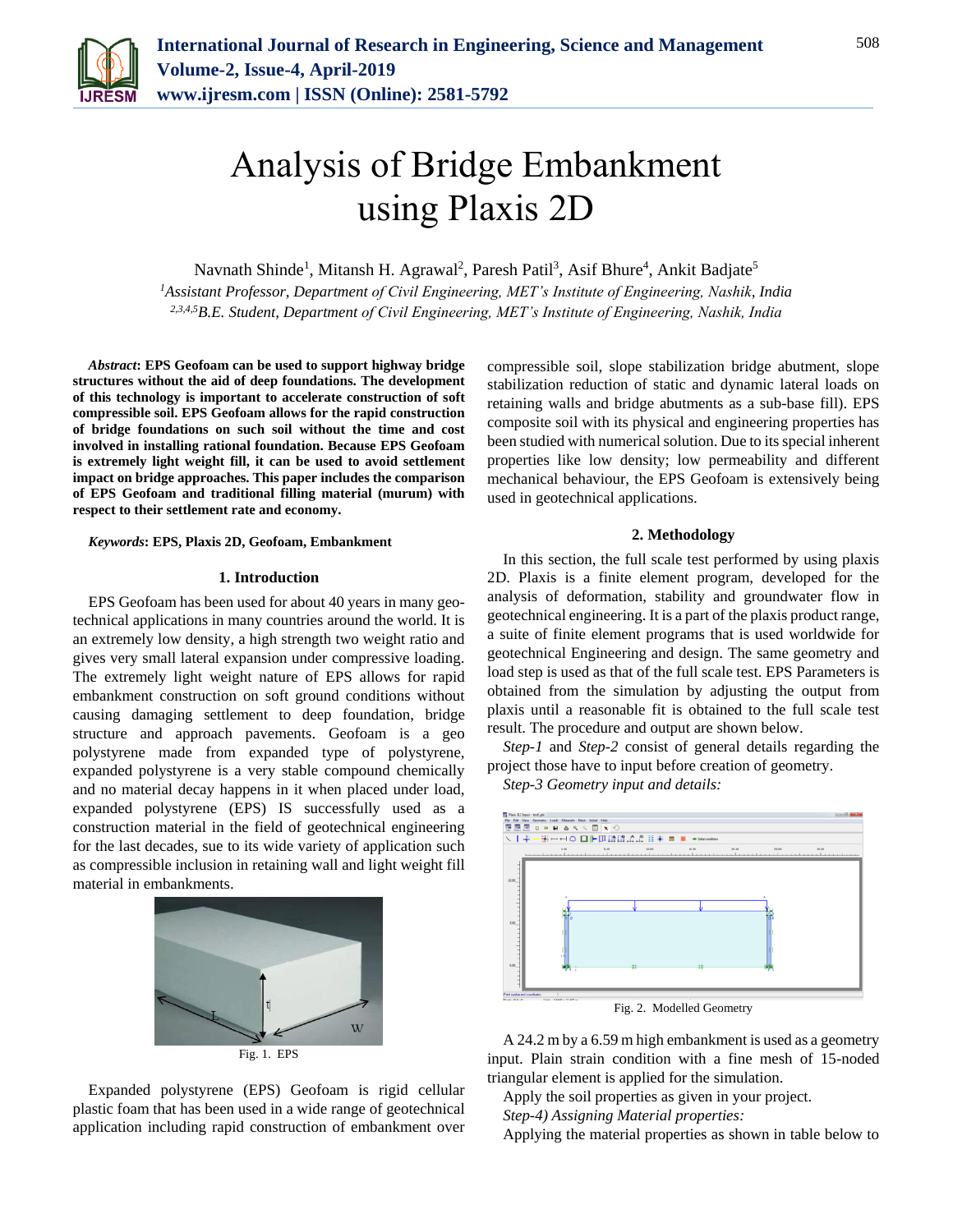

# **International Journal of Research in Engineering, Science and Management Volume-2, Issue-4, April-2019 www.ijresm.com | ISSN (Online): 2581-5792**

modelled geometry, the EPS materials properties are referred from reference no-9 and the Murum properties are obtained from ongoing site at Vilholi junction vehicular underpass in Nashik district Maharashtra State. The parameters play an important role in the calculation stages so the value should be added properly without any errors. There are many material model in it like Mohrs Coulomb, Soft soil creep model and hard soil creep model, etc.

| Table 1                                     |                           |                  |         |          |
|---------------------------------------------|---------------------------|------------------|---------|----------|
| Parameters of materials                     |                           |                  |         |          |
| <b>Material Parameters For Plaxis Input</b> |                           |                  |         |          |
| Parameter                                   | <b>Name</b>               | <b>Materials</b> |         | Unit     |
|                                             |                           | EPS29            | Hard    |          |
|                                             |                           |                  | Murum   |          |
| Material model                              | Model                     | MC               |         |          |
| Types of material                           | Type                      | Drained          | Drained |          |
| behavior                                    |                           |                  |         |          |
| EPS unit weight                             | Y(unsat)                  | 18.4             | 18      | $KN/m^3$ |
|                                             | $\Upsilon(sat)$           | 18.4             | 18      |          |
| Poisson's ratio                             | $v_{ur}$                  |                  | 0.15    |          |
| un/reloading                                |                           |                  |         |          |
| <b>Friction Angle</b>                       | φ                         | 30               | 30      | $\circ$  |
| Cohesion                                    | C                         | 35               | 0.42    | $KN/m^2$ |
| Dilintancy Angle                            | Ψ                         | $\Omega$         | 20      |          |
| Stiffness strength                          | $\mathbf{E}_{\text{Ref}}$ | 6000             | 707.1   | $KN/m^2$ |
| Alternative strength                        | $G_{Ref}$                 | 3000             | 307.42  |          |
| Velocities                                  | $v_{\rm s}$               | 39.970           | 12.94   | m/s      |
|                                             | $v_p$                     | 56.530           | 20.16   | m/s      |

## *Step-5 Mesh Formation:*

After applying the material properties based on the parameter input the initial stress would be obtained and based on that initial mesh would be formed which shows the structure of model as shown in figure below.



#### *Step-6 Calculation Stage:*

This stage requires the input parameters like Multiplier, Number of Steps and Number of days for which the result is to be obtained.

#### *Step-7 Output Stage:*

After performing the analysis using plaxis 2D the settlement for EPS it is 22.52 mm and for murum 180.32 mm. The output obtained would be in the form of deformed mesh, vertical displacement, horizontal displacement, stress, strain. The deformed mesh can also be display in contour lines and shadings.



Fig. 4. Calculation





#### **3. Comparison of test results for murum and EPS**

After undergoing the test for settlement on plaxis 2d and using the parameters from given Table 1, after the calculation stage the settlement value obtained for EPS geofoam was found to be 22.52\*10^3 m (22.52 mm) while that of murum was found to be 180.32\*10^3 m (180.32 mm). There is large difference between settlements caused due to load on murum and EPS geofoam. The output mesh of the EPS and murum is shown in fig. 5 and 6, using the calculated data the graphs are calculated against the time, step, displacement and multiplier.

The graphs obtained after conducting the test are given below.